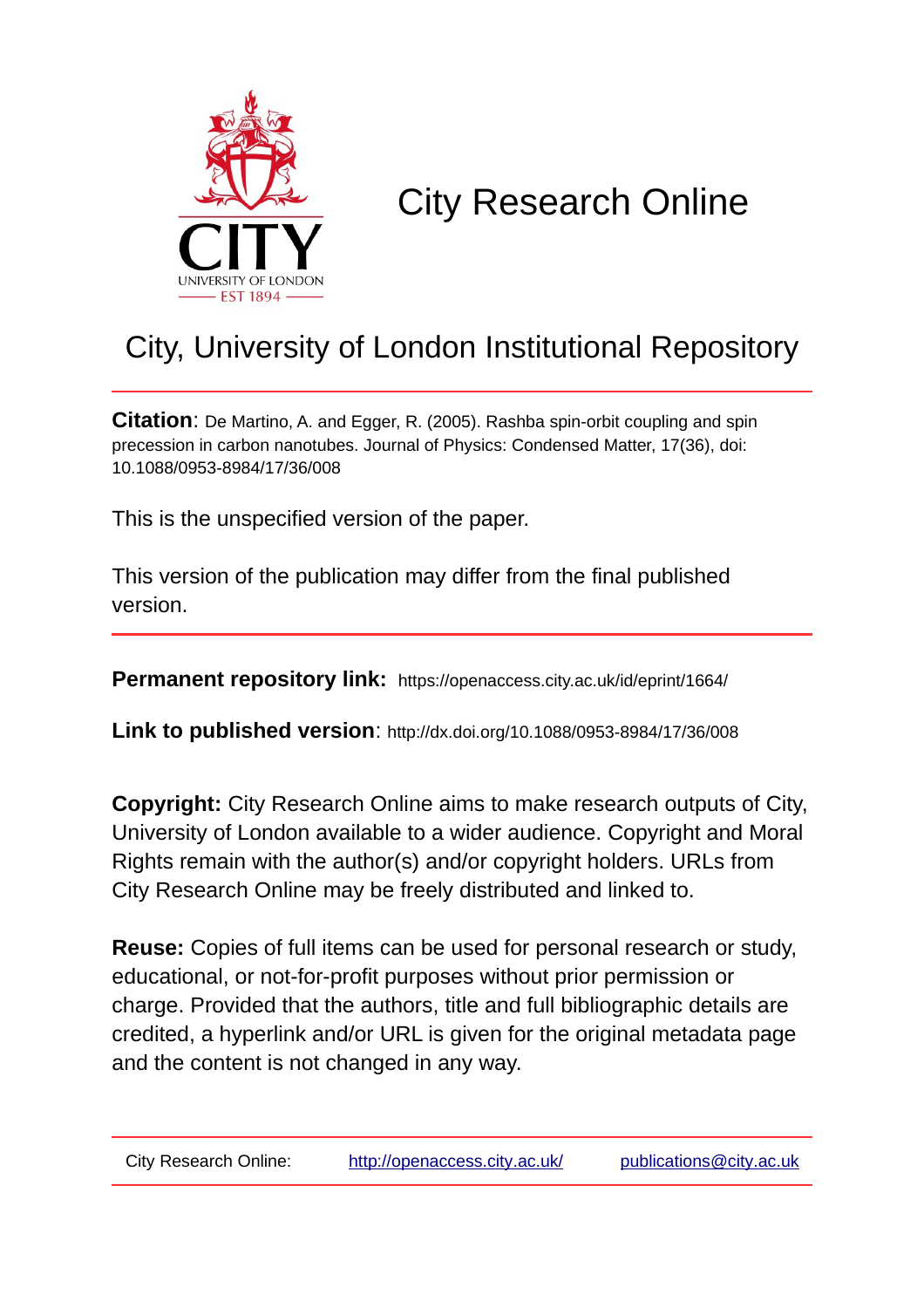### Rashba spin-orbit coupling and spin precession in carbon nanotubes

A De Martino and R Egger§

Institut für Theoretische Physik, Heinrich-Heine-Universität, D-40225 Düsseldorf

Abstract. The Rashba spin-orbit coupling in carbon nanotubes and its effect on spin-dependent transport properties are analyzed theoretically. We focus on clean non-interacting nanotubes with tunable number of subbands N. The peculiar band structure is shown to allow in principle for Datta-Das oscillatory behavior in the tunneling magnetoresistance as a function of gate voltage, despite the presence of multiple bands. We discuss the conditions for observing Datta-Das oscillations in carbon nanotubes.

PACS numbers: 72.25.-b, 72.80.Rj, 73.63.Fg

Submitted to: *J. Phys.: Condens. Matter*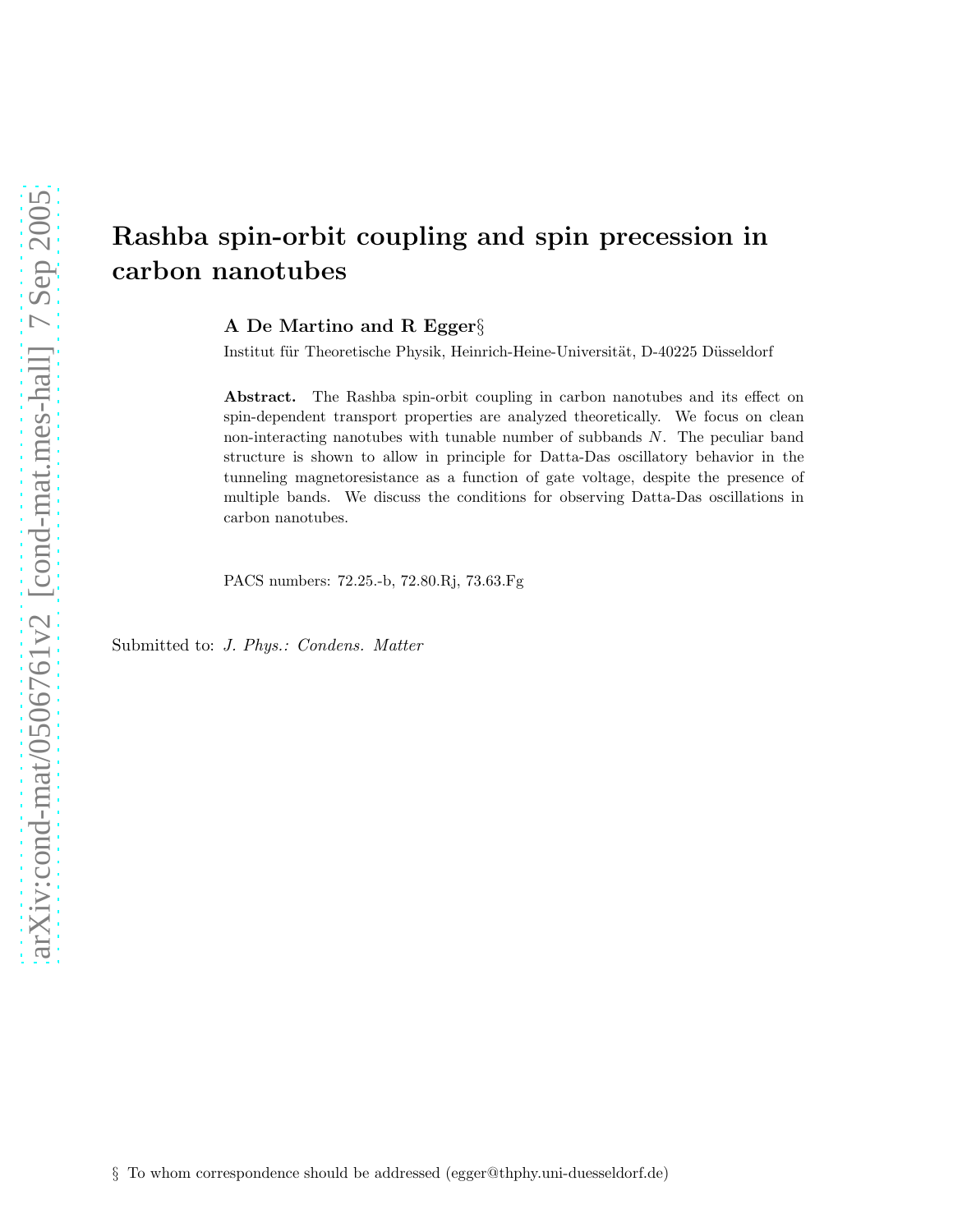#### 1. Introduction

Spintronics in molecular conductors is a field attracting more and more attention, both from fundamental physics as well as from application-oriented material science [\[1\]](#page-11-0). Here the quantum-mechanical electronic spin is the central object controlling transport properties. For a conductor sandwiched between ferromagnetic leads, a different resistance can be observed depending on the relative orientation of the lead magnetizations. Quite often, the resistance is larger in the antiparallel configuration than in the parallel one, but sometimes also the reverse situation can be observed. It is useful to define the tunnel magnetoresistance (TMR),  $\rho_t = (R_{AP} - R_P)/R_P$ , as the relative difference between the corresponding resistances.

A particularly interesting material in that context is provided by carbon nanotubes (CNTs), see Refs. [\[2,](#page-11-1) [3\]](#page-11-2) for general reviews. Quite a number of experimental studies concerning spin transport through individual multi- (MWNT) or single-walled (SWNT) nanotubes contacted by ferromagnetic leads have been reported over the past few years  $[4, 5, 6, 7, 8, 9, 10]$  $[4, 5, 6, 7, 8, 9, 10]$  $[4, 5, 6, 7, 8, 9, 10]$  $[4, 5, 6, 7, 8, 9, 10]$  $[4, 5, 6, 7, 8, 9, 10]$  $[4, 5, 6, 7, 8, 9, 10]$  $[4, 5, 6, 7, 8, 9, 10]$ . In particular, the experiments of the Basel group  $[9, 10]$  use thinfilm PdNi alloys as ferromagnetic leads in order to contact either SWNTs or MWNTs, where the shape anisotropy and the geometry of the setup allow for the study of the spindependence of electrical transport. These experiments have revealed oscillatory behavior of the TMR as a function of the external gate voltage. Similar oscillations were predicted as a consequence of the gate-voltage-tunable Rashba spin-orbit (SO) interaction [\[11,](#page-12-3) [12\]](#page-12-4) in a classic paper by Datta and Das some time ago  $|13|$ . Since Datta-Das oscillations have still not been observed experimentally so far, a thorough theoretical investigation of this effect in nanotubes is called for and provided here. Unfortunately, from our analysis below, we find that the weakness of SO couplings in nanotubes excludes an interpretation of these data in terms of the Datta-Das effect – they can, however, be explained in terms of quantum interference effects [\[10\]](#page-12-2). Nevertheless, we show that the presence of multiple bands in CNTs is not detrimental, and under certain circumstances, the effect may be sufficiently enhanced to be observable, e.g., by a tuning of the number of bands via external gates along the lines of Ref. [\[14\]](#page-12-6). In the original Datta-Das proposal [\[13\]](#page-12-5), subband mixing was ignored so that different channels just add up coherently, but subband mixing has later been argued to spoil the effect [\[15,](#page-12-7) [16\]](#page-12-8). In CNTs, the special band structure requires a careful re-examination of the Datta-Das idea in this context, and we shall show that the arguments of Refs. [\[15,](#page-12-7) [16\]](#page-12-8) do not necessarily apply here.

Recent theoretical studies of spin-dependent transport in CNTs have mainly focused on the single-channel limit, taking into account electron-electron interactions within the framework of the Luttinger liquid theory [\[17,](#page-12-9) [18,](#page-12-10) [19,](#page-12-11) [20,](#page-12-12) [21\]](#page-12-13) (see also [\[22,](#page-12-14) [23,](#page-12-15) [24\]](#page-12-16) for related discussions on interacting quantum wires with Rashba SO coupling). Here we confine ourselves to the noninteracting problem in order to not overly complicate the analysis, but study the many-band case and details of the band structure. Interactions can be taken into account within the Luttinger liquid approach at a later stage, and may enhance the effect of SO couplings [\[22,](#page-12-14) [25\]](#page-12-17). We shall also neglect disorder effects.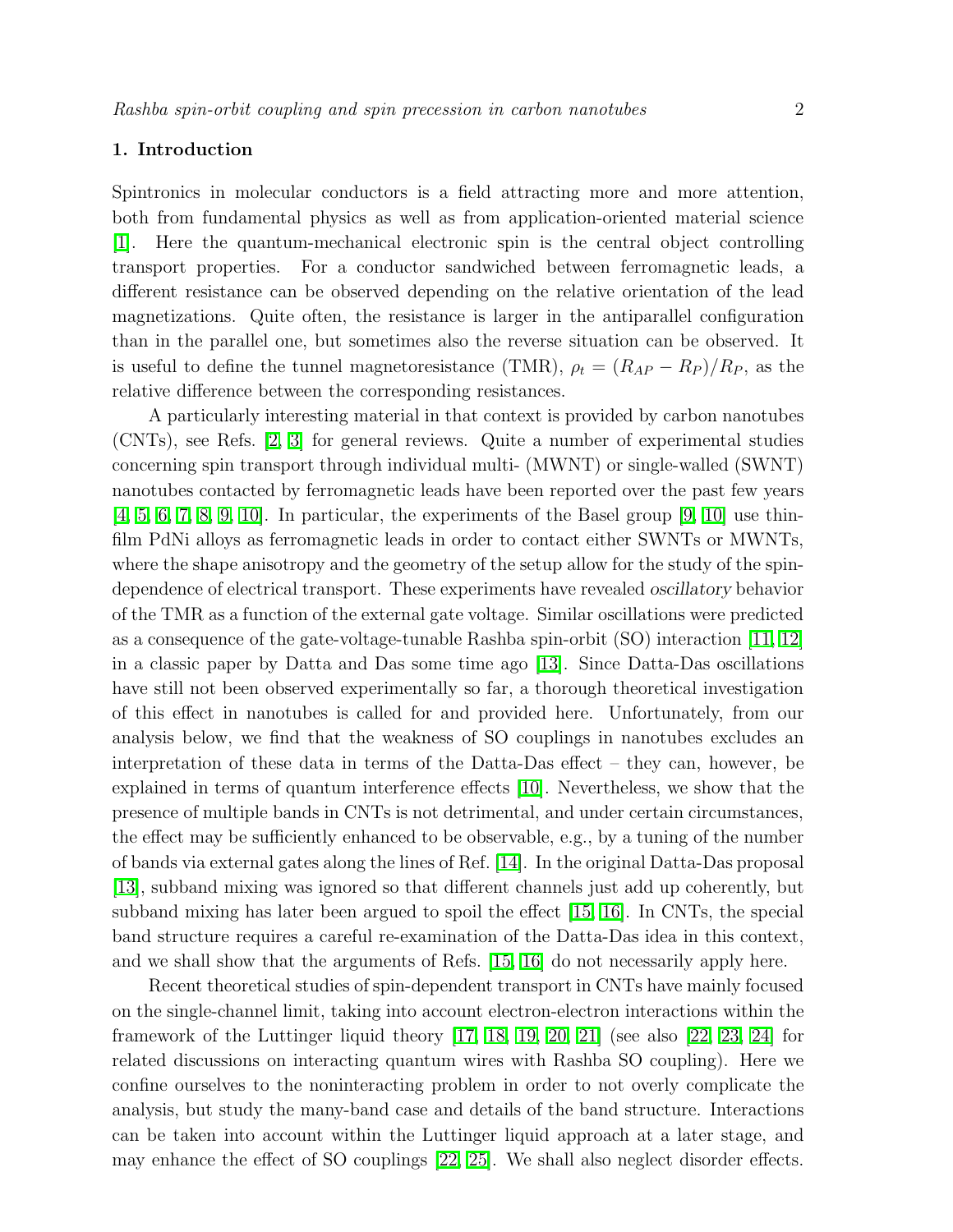Mean free paths in high-quality SWNTs typically exceed  $1\mu$ m, while in MWNTs this may be a more severe approximation for some samples. However, high-quality MWNTs with ultra-long mean free paths have also been reported recently [\[26\]](#page-12-18).

The structure of this paper is as follows. In Sec. [2](#page-3-0) we derive the Rashba spinorbit hamiltonian from microscopic considerations. The resulting tight-binding SO hamiltonian will be studied at low energy scales in Sec. [3,](#page-6-0) where we derive its continuum form. In Sec. [4,](#page-10-0) the consequences with regard to Datta-Das oscillations in the TMR are analyzed. We shall always consider the zero-temperature limit, and (in most of the paper) put  $\hbar = 1$ .

#### <span id="page-3-0"></span>2. Rashba spin-orbit coupling in nanotubes

We start by noting that transport effectively proceeds through the outermost shell of a MWNT only, such that we can take a single-shell model even when dealing with a MWNT. Experimentally and theoretically, it is understood that such a model works very well in good-quality MWNTs [\[2\]](#page-11-1), essentially because only the outermost shell is electrically contacted and tunneling between different shells is largely suppressed [\[27,](#page-12-19) [28\]](#page-12-20). Naturally, a single-shell description is also appropriate for SWNTs, where we assume a sufficiently large radius  $R$  such that occupation of multiple subbands can be possible. (For a MWNT,  $R$  denotes the radius of the outermost shell.) Depending on the electrochemical potential  $\mu$  (doping level), we then have to deal with N spindegenerate bands. We assume full quantum coherence (no dephasing), so that the usual Landauer-Büttiker approach applies, and exclude external magnetic fields or electric field inhomogeneities, say, due to the electrodes. We proceed to derive the Rashba SO interaction,  $H_{so}$ , for this problem. Notice that this is different from the intrinsic atomic SO interaction discussed in Refs. [\[18,](#page-12-10) [29\]](#page-12-21). In particular, the SO coupling in Refs. [\[18,](#page-12-10) [29\]](#page-12-21) vanishes in the limit of large radius, which is not the case for the Rashba SO coupling we discuss below. Though Ando's SO coupling [\[18\]](#page-12-10) could straightforwardly be included in our analysis, being gate-voltage independent it could not change our conclusions relative to the gate-voltage dependent oscillations in the magnetoresistance and is neglected in what follows.

We first define a fixed reference frame  $S = {\hat{Y}, \hat{Z}, \hat{X}}$ , with unit vector  $\hat{X}$  pointing in the axis direction and  $\hat{Z}$  perpendicular to the substrate on which the CNT is supposed to be located. Next we introduce a second, local reference frame  $\mathcal{S}_i = \{\hat{\rho}_i, \hat{t}_i, \hat{X}\}\$ relative to each lattice site  $\vec{R}_i$  on the tube surface, where  $\hat{\rho}_i$  and  $\hat{t}_i$  are unit vectors along the local normal and tangential (around the circumference) directions at  $\vec{R}_i$ , respectively. Using polar coordinates in the plane transverse to the tube axis, the relation between  $S$  and  $S_i$  is given by

$$
\hat{\rho}_i = \cos\varphi_i \hat{Y} + \sin\varphi_i \hat{Z}, \quad \hat{t}_i = -\sin\varphi_i \hat{Y} + \cos\varphi_i \hat{Z}.
$$
\n(1)

The position vector of a given carbon atom can then be written as  $\vec{R}_i = R\hat{\rho}_i + X_i\hat{X}$ . For later convenience, we introduce also another reference frame. For each pair of sites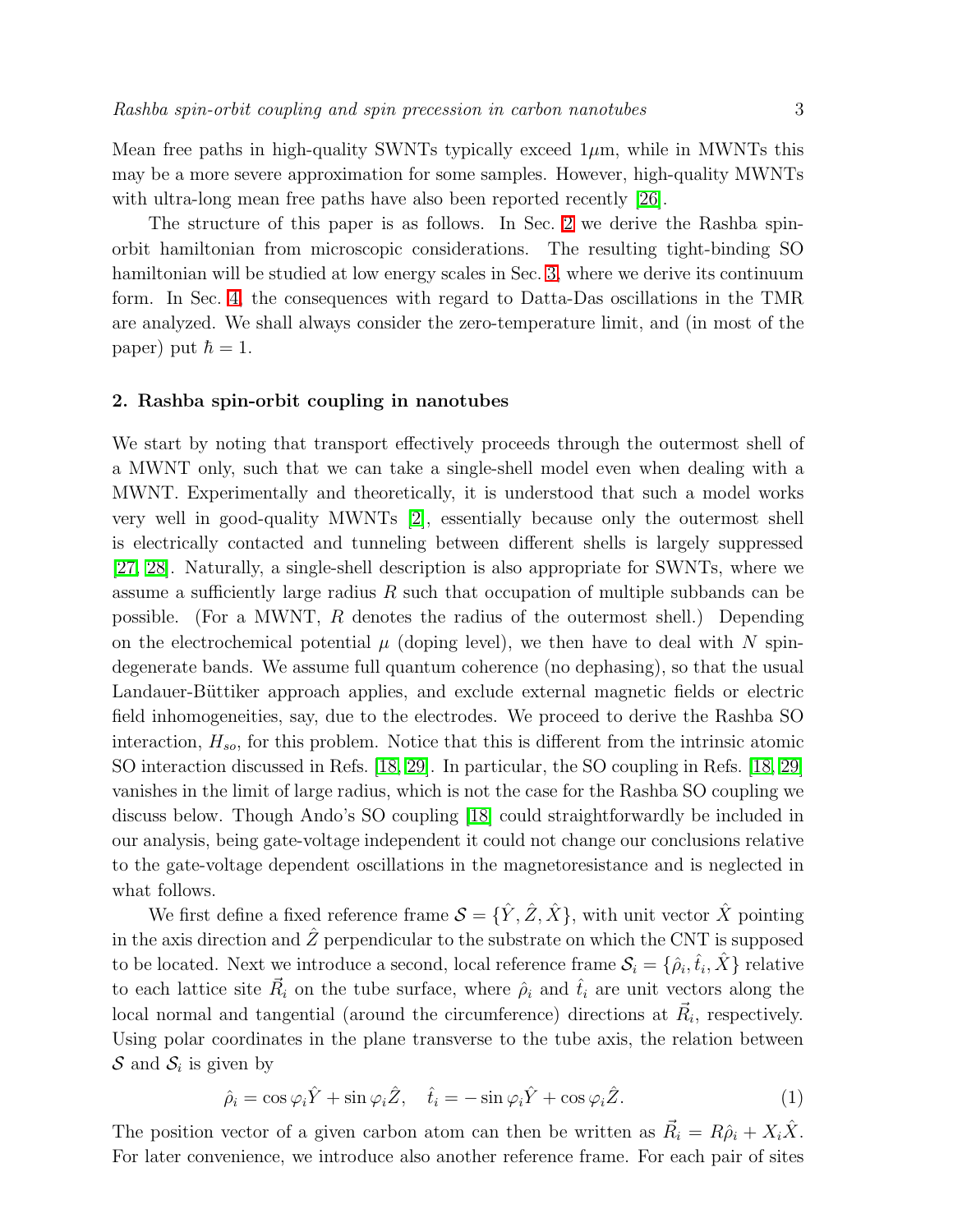Rashba spin-orbit coupling and spin precession in carbon nanotubes 4

 $\vec{R}_i$  and  $\vec{R}_j$ , we define

$$
\vec{R}_{ij} = \vec{R}_i - \vec{R}_j \equiv X_{ij}\hat{X} + \vec{\rho}_{ij},\tag{2}
$$

and denote the direction perpendicular to  $\hat{\rho}_{ij}$  and  $\hat{X}$  as  $\hat{\rho}_{ij}^{\perp}$ . Then  $\{\hat{\rho}_{ij}^{\perp}, \hat{\rho}_{ij}, \hat{X}\}$  constitutes a new local frame  $S_{ij}$ , and one has

$$
\hat{\rho}_{ij}^{\perp} = \cos[(\varphi_i + \varphi_j)/2] \hat{Y} + \sin[(\varphi_i + \varphi_j)/2] \hat{Z},
$$
  
\n
$$
\hat{\rho}_{ij} = -\sin[(\varphi_i + \varphi_j)/2] \hat{Y} + \cos[(\varphi_i + \varphi_j)/2] \hat{Z}.
$$
\n(3)

<span id="page-4-0"></span>The  $2p_z$  orbital at position  $\vec{R}_i$  can then be represented as

$$
\chi_i(\vec{r} - \vec{R}_i) = \alpha(\vec{r} - \vec{R}_i) \cdot \hat{\rho}_i e^{-\beta |\vec{r} - \vec{R}_i|},\tag{4}
$$

where  $4\alpha = (2\pi a_0^5)^{-1/2}$ ,  $\beta = (2a_0)^{-1}$ ,  $a_0 = \hbar^2$ /me<sup>2</sup> = 0.53Å is the Bohr radius, and m is the electron's mass. We introduce an index  $i$  on the orbital in order to keep track of the atom at which it is centered. The wavefunction [\(4\)](#page-4-0) is expected to be highly accurate for not too small R, where hybridization with the  $sp^2$  orbitals is negligible.

At large distances from the tube, external gates generally produce an electric field perpendicular to the tube axis and the substrate. As it has been shown in detail in previous works [\[30,](#page-12-22) [31\]](#page-12-23), polarization effects of the CNT itself due to a transverse field result in a reduction of the externally applied field described by

$$
E_0 = \frac{1}{1 + 2\alpha_{0yy}/R^2} E_{ext},
$$

where  $\alpha_{0yy}$  is the unscreened transverse static polarizability. Since  $\alpha_{0yy}$  is approximately proportional to  $R^2$ , the factor in front of  $E_{ext}$  practically equals a constant,  $\approx 0.2$  [\[30\]](#page-12-22). Then, assuming homogeneity, the electric field due to the gate can be written as

$$
\vec{E} = E_0 \hat{Z},\tag{5}
$$

which in turn produces the (first-quantized) Rashba spin-orbit interaction [\[11,](#page-12-3) [12\]](#page-12-4). With standard Pauli matrices  $\vec{\sigma}$  acting in spin space,

$$
H_{so} = \frac{e\hbar}{4m^2c^2}\vec{E} \cdot (\vec{\sigma} \times \vec{p}).\tag{6}
$$

We proceed to derive the second-quantized spin-orbit hamiltonian within the tightbinding approximation. For that purpose, we need the matrix element of the momentum operator between two  $2p_z$  orbitals  $\vec{p}_{ij} = \langle \chi_i | \vec{p} | \chi_j \rangle$ , from which we get the following form for the SO hamiltonian:

$$
H_{so} = g \sum_{ij} c_i^{\dagger} \left[ (\vec{\sigma} \times \vec{p}_{ij}) \cdot \hat{Z} \right] c_j,
$$
\n
$$
\tag{7}
$$

<span id="page-4-1"></span>where the fermionic operator  $c_{i\sigma}$  destroys an electron with spin  $\sigma = \uparrow, \downarrow$  in the  $2p_z$  orbital centered at  $\vec{R}_i$ , and  $g = E_0/4m^2c^2$ . For calculational convenience, the matrix element  $\vec{p}_{ij}$  can be written as  $g\vec{p}_{ij} = i(\vec{v}_{ij} + \vec{u}_{ij})$ , where the spin-orbit vectors  $\vec{v}_{ij}$  and  $\vec{u}_{ij}$  are defined as

$$
\vec{v}_{ij} = -g\alpha \int d^3\vec{r} \,\chi_i(\vec{r} - \vec{R}_i)\hat{\rho}_j e^{-\beta|\vec{r} - \vec{R}_j|},\tag{8}
$$

$$
\vec{u}_{ij} = g\beta \int d^3 \vec{r} \,\chi_i(\vec{r} - \vec{R}_i) \frac{\vec{r} - \vec{R}_j}{|\vec{r} - \vec{R}_j|} \chi_j(\vec{r} - \vec{R}_j),\tag{9}
$$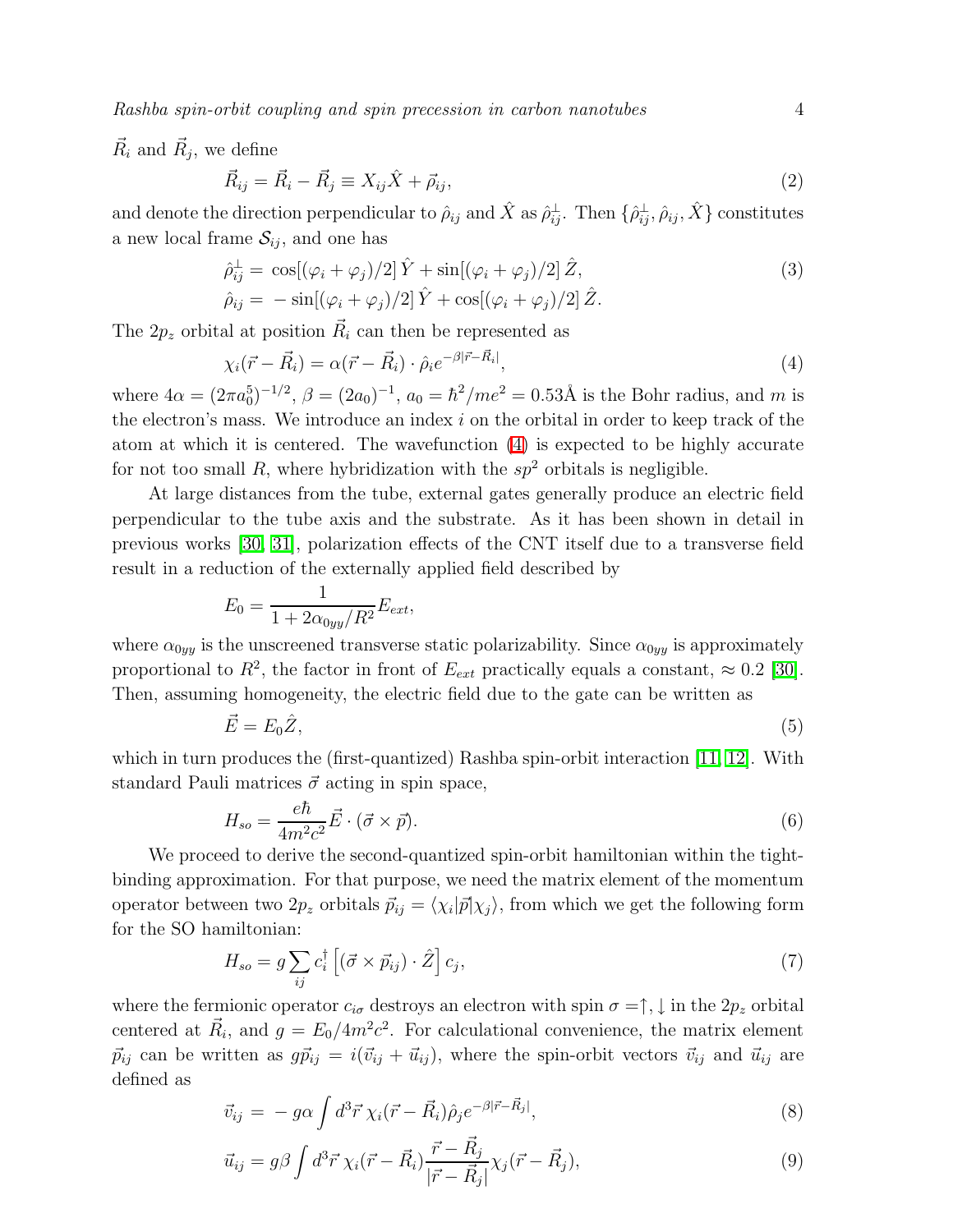Note that the modulus of  $\vec{v}_{ij}$  and  $\vec{u}_{ij}$  has dimension of energy, and their sum (but not necessarily each term separately) is antisymmetric under exchange of  $i$  and  $j$ .

We first observe that the spin-orbit vectors connecting a site with itself clearly vanish, since  $\langle \chi_i | \vec{p} | \chi_i \rangle = 0$ . Let us then discuss spin-orbit vectors connecting different sites. Since the orbitals [\(4\)](#page-4-0) decay exponentially, it is sufficient to consider only the case of nearest neighbors. We start with  $\vec{v}_{ij}$ . Shifting  $\vec{r} \to \vec{s} + \vec{R}_i$  in Eq. [\(8\)](#page-4-1) and using Eq. [\(4\)](#page-4-0), we obtain

$$
\vec{v}_{ij} = -g\alpha^2 \hat{\rho}_j \int d^3 \vec{s} \, (\vec{s} \cdot \hat{\rho}_i) e^{-\beta s} e^{-\beta |\vec{s} + \vec{R}_{ij}|}.
$$

Using  $\vec{s} = s_{\parallel} \hat{R}_{ij} + \vec{s}_{\perp}$ , we then rewrite the above integral as

$$
\int d^3\vec{s} \left(s_{\parallel} \hat{R}_{ij} + \vec{s}_{\perp} \right) \cdot \hat{\rho}_i \, e^{-\beta s} e^{-\beta \sqrt{(s_{\parallel}+d)^2 + s_{\perp}^2}},
$$

where we use  $|\vec{R}_{ij}| = d$ , with the nearest-neighbor distance among carbon atoms in graphene  $d = 1.42$  Å. Note that  $\beta d = 1.34$ . The second term in the brackets is odd in  $\vec{s}_\perp$  and thus vanishes, and we obtain

$$
\vec{v}_{ij} = -g\alpha^2 \hat{\rho}_j \frac{2R}{d} \sin^2(\frac{\varphi_i - \varphi_j}{2}) d^4 \gamma_0, \qquad (10)
$$

where we have used  $\hat{R}_{ij} \cdot \hat{\rho}_i = \frac{2R}{d}$  $\frac{dR}{d}\sin^2(\frac{\varphi_i-\varphi_j}{2})$  $\frac{-\varphi_j}{2}$  and the dimensionless numerical factor  $\gamma_0$ :

$$
\gamma_0 = \int dx \, dy \, dz \, x \, e^{-\beta d \sqrt{x^2 + y^2 + z^2}} e^{-\beta d \sqrt{(x+d)^2 + y^2 + z^2}}.
$$

For  $\vec{v}_{ji}$ , we find

$$
\vec{v}_{ji} = g\alpha^2 \hat{\rho}_i \frac{2R}{d} \sin^2(\frac{\varphi_i - \varphi_j}{2}) d^4 \gamma_0.
$$

Notice that, up to higher orders in  $d/R$ , the unit vectors  $\hat{\rho}_{i,j}$  can be replaced by  $\hat{\rho}_{ij}^{\perp}$ , which makes clear that  $\vec{v}_{ij}$  is normal to the tube surface. Now  $|\sin[(\varphi_i - \varphi_j)/2]|$  varies between zero (when the two sites are aligned in the axis direction) and  $d/2R \ll 1$  (when the two sites are aligned in the circumferential direction). Thus, to zeroth order in  $d/R$ ,  $\vec{v}_{ij}$  vanishes: it is a pure curvature effect, peculiar of nanotubes, which does not exist in graphene. In practice,  $\vec{v}_{ij}$  is tiny and certainly subleading to  $\vec{u}_{ij}$ , which turns out to be of order  $(d/R)^0$ . We shall therefore neglect it in what follows.

Let us now turn to  $\vec{u}_{ij}$ . We shift  $\vec{r} \to \vec{s} + (\vec{R}_i + \vec{R}_j)/2$  in Eq. [\(9\)](#page-4-1), and rewrite  $\vec{u}_{ij}$  as the sum of two terms:

$$
\vec{u}_{ij}^{(1)} = g\beta \int d^3\vec{s} \,\chi_i(\vec{s} - \vec{R}_{ij}/2) \,\chi_j(\vec{s} + \vec{R}_{ij}/2) \frac{\vec{s}}{|\vec{s} + \vec{R}_{ij}/2|},\tag{11}
$$

$$
\vec{u}_{ij}^{(2)} = \frac{g\beta}{2} \vec{R}_{ij} \int d^3 \vec{s} \,\chi_i(\vec{s} - \vec{R}_{ij}/2) \,\chi_j(\vec{s} + \vec{R}_{ij}/2) \frac{1}{|\vec{s} + \vec{R}_{ij}/2|}.\tag{12}
$$

Writing again  $\vec{s} = s_{\parallel} \hat{R}_{ij} + \vec{s}_{\perp}$ , the computation of the above integrals leads, to the lowest non-vanishing order in  $d/R$ , to the following expressions:

$$
\vec{u}_{ij}^{(1)} = g\beta\alpha^2 \vec{R}_{ij} d^4 \gamma_1 \equiv u_1 \vec{R}_{ij},\tag{13}
$$

$$
\vec{u}_{ij}^{(2)} = \frac{g\beta}{2} \alpha^2 \vec{R}_{ij} d^4 \gamma_2 \equiv u_2 \vec{R}_{ij},\qquad(14)
$$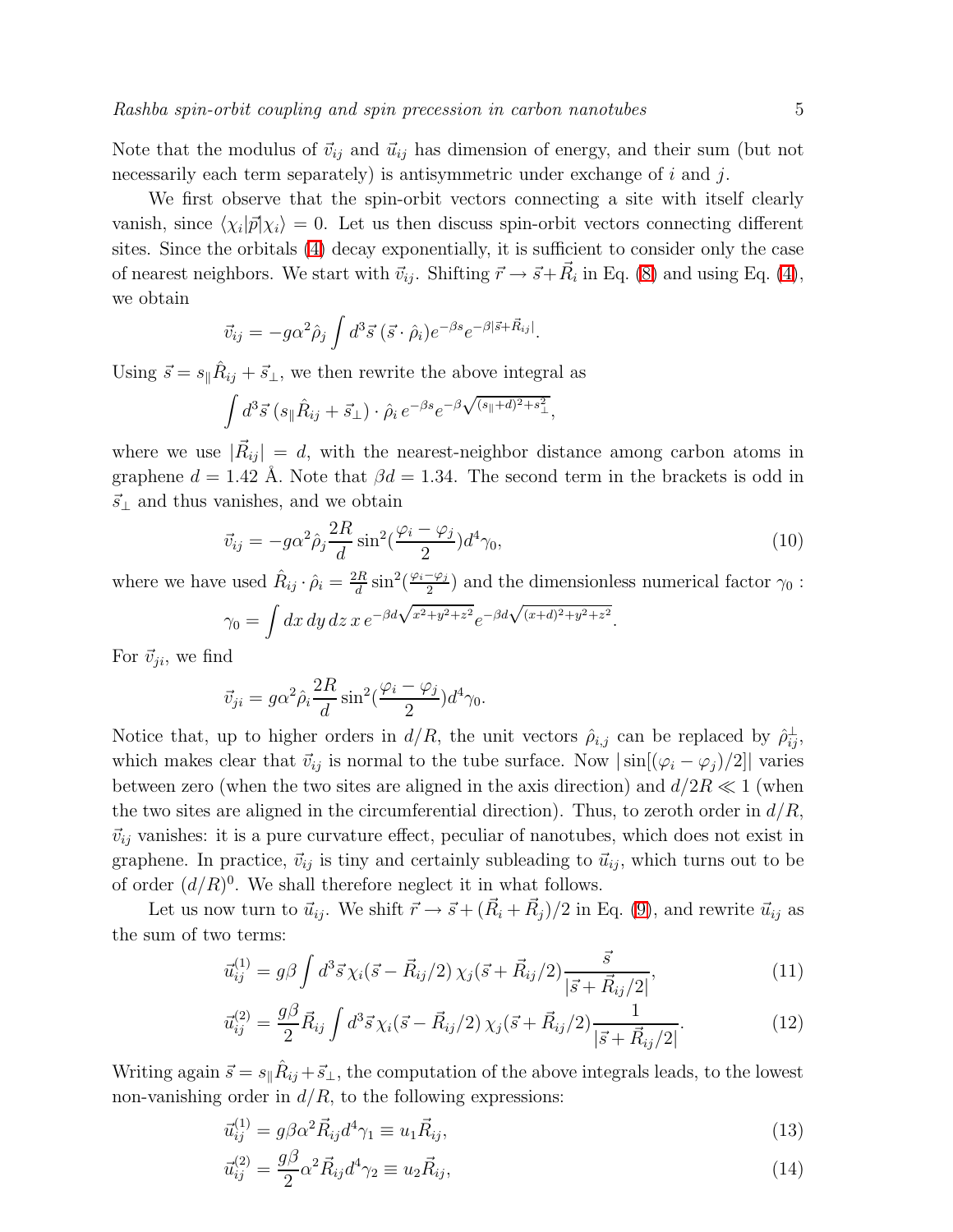with the dimensionless numerical factors

$$
\gamma_1 = \int dx \, dy \, dz \frac{x z^2 e^{-\beta d \sqrt{(x-1/2)^2 + y^2 + z^2}} e^{-\beta d \sqrt{(x+1/2)^2 + y^2 + z^2}}}{\sqrt{(x+1/2)^2 + y^2 + z^2}} \tag{15}
$$
\n
$$
\simeq -0.0375,
$$

and

$$
\gamma_2 = \int dx \, dy \, dz \frac{z^2 e^{-\beta d \sqrt{(x-1/2)^2 + y^2 + z^2}} e^{-\beta d \sqrt{(x+1/2)^2 + y^2 + z^2}}}{\sqrt{(x+1/2)^2 + y^2 + z^2}}
$$
(16)  
\n
$$
\approx 0.3748.
$$

To lowest order in  $d/R$ , it does not make a difference whether we take the tangent unit vector at  $\vec{R}_j$ ,  $\vec{R}_i$ , or at  $(\vec{R}_i + \vec{R}_j)/2$ . Hence we may write  $\hat{\rho}_{ij} \to \hat{e}_{\varphi}$ , where  $\hat{e}_{\varphi}$  is the unit tangent vector at  $(\vec{R}_i + R_j)/2$ . We then get SO couplings along the axial and along the circumferential direction,

$$
\vec{u}_{ij} = u \left[ (\vec{R}_{ij} \cdot \hat{X}) \hat{X} + (\vec{R}_{ij} \cdot \hat{e}_{\varphi}) \hat{e}_{\varphi} \right], \tag{17}
$$

with  $u = u_1 + u_2$ . Note that we have neglected a tiny component of  $\vec{R}_{ij}$  normal to the tube surface. The above discussion then results in the tight-binding hamiltonian  $H = H_0 + H_{so}$ , where

$$
H_0 = -t \sum_{\vec{r},a} c_{B,\vec{r}+\vec{\delta}_a}^{\dagger} c_{A,\vec{r}} + h.c.,
$$

with  $t \approx 2.7$  eV [\[3\]](#page-11-2). Here the  $\vec{r}$  denote all sublattice-A tight-binding sites of the lattice. Furthermore, the  $\vec{\delta}_{a=1,2,3}$  are vectors connecting  $\vec{r}$  with the three nearest-neighbor sites which are all located on sublattice B [\[3\]](#page-11-2). Since we consider the limit  $d/R \ll 1$ , the  $\vec{\delta}_a$  at each site effectively lie in the tangent plane to the tube surface at that site. The Rashba spin-orbit hamiltonian then reads

$$
H_{so} = iu\sum_{\vec{r},a} c^{\dagger}_{B,\vec{r}+\vec{\delta}_a} \left[ \left( \vec{\sigma} \times \left[ (\vec{\delta}_a \cdot \hat{X}) \hat{X} + (\vec{\delta}_a \cdot \hat{e}_{\varphi}) \hat{e}_{\varphi} \right] \right) \cdot \hat{Z} \right] c_{A,\vec{r}} + h.c. \tag{18}
$$

#### <span id="page-6-1"></span><span id="page-6-0"></span>3. Continuum limit

Since we are interested in the low-energy long-wavelength properties, we now expand the electron operator around the Fermi points  $K, K'$  in terms of Bloch waves [\[3\]](#page-11-2),

$$
\frac{c_{p\vec{r}}}{\sqrt{S}} = e^{i\vec{K}\cdot\vec{r}}F_{1p}(\vec{r}) + e^{-i\vec{K}\cdot\vec{r}}F_{2p}(\vec{r}),\tag{19}
$$

where  $S = \sqrt{3}a^2/2$  is the area of the unit cell,  $a = \sqrt{3}d$ , and  $p = A/B$  is the sublattice index. The  $F_{\alpha p}$  are slowly varying electron field operators, and we choose the Fermi points at  $\vec{K} = (4\pi/3a, 0)$  and  $\vec{K}' = -\vec{K}$  [\[3\]](#page-11-2). We then expand  $F(\vec{r}+\vec{\delta}) \simeq F(\vec{r})+\vec{\delta} \cdot \nabla F(\vec{r})$ and use the bond vectors

$$
\vec{\delta}_1 = \frac{a}{\sqrt{3}}(0, -1), \qquad \vec{\delta}_2 = \frac{a}{2}(1, 1/\sqrt{3}), \qquad \vec{\delta}_3 = \frac{a}{2}(-1, 1/\sqrt{3}). \tag{20}
$$

<span id="page-6-2"></span>These vectors are given in a fixed reference frame for a 2D graphene sheet, and we then must perform a rotation to longitudinal and circumferential directions via the chiral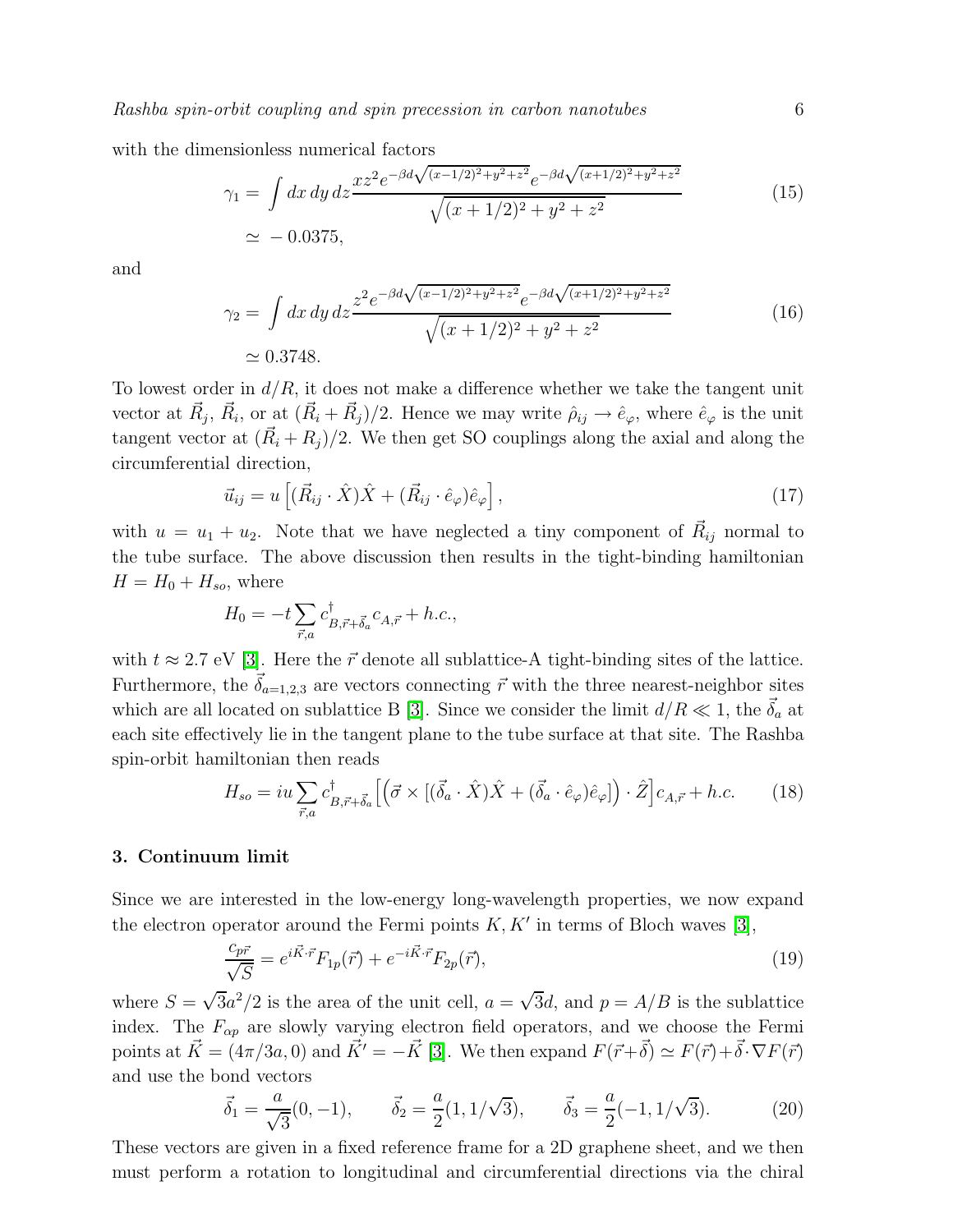angle. This rotation results in fixed phases that can be absorbed in the definition of  $F_{\alpha p}$ and do not appear in final results. This is of course expected from the  $U(1)$  symmetry emerging at low energies in the dispersion relation of graphene [\[3\]](#page-11-2). After some algebra, the usual Dirac hamiltonian for the kinetic term follows,

$$
H_0 = v \int d^2 \vec{r} \, F^{\dagger} \left[ (T_0 \otimes \tau_2 \otimes \sigma_0)(-i\partial_x) + (T_3 \otimes \tau_1 \otimes \sigma_0)(-i\partial_y) \right] F, \qquad (21)
$$

where  $v = \sqrt{3}at/2 \simeq 8 \times 10^5$  m/sec is the Fermi velocity, and  $x, y$  are longitudinal and circumferential coordinates, respectively, with  $0 < y \leq 2\pi R$ . Finally,  $T_i$  and  $\tau_i$  are also Pauli matrices that now act in the space of Fermi  $(K, K')$  points and sublattice space  $(A, B)$ , respectively. For  $i = 0$ , these are defined as  $2 \times 2$  unit matrices.

The low-energy limit of the SO term [\(18\)](#page-6-1) can be obtained in the following way. First we observe that

$$
\left[ (\vec{\delta}_a \cdot \hat{X}) \hat{X} + (\vec{\delta}_a \cdot \hat{e}_{\varphi}) \hat{e}_{\varphi} \right] \times \hat{Z} = -(\vec{\delta}_a \cdot \hat{X}) \hat{Y} - \sin(y/R) (\vec{\delta}_a \cdot \hat{e}_{\varphi}) \hat{X}.
$$

Here the only approximation is the assumption that the bond vectors lie in the plane tangent to the nanotube surface at  $\vec{r}$ . Second, by using the bond vectors [\(20\)](#page-6-2) and taking into account the chiral angle  $\eta$  between the fixed direction on the graphite sheet and the circumferential direction on the nanotube, one obtains

$$
\sum_{a} c^{\dagger}_{\vec{r}+\vec{\delta}_{a}} (\vec{\delta}_{a} \cdot \hat{X}) c_{\vec{r}} \approx \frac{-3d}{2} \left( F^{\dagger}_{B1} e^{-i\eta} F_{A1} + F^{\dagger}_{B2} e^{i\eta} F_{A2} \right),
$$
  

$$
\sum_{a} c^{\dagger}_{\vec{r}+\vec{\delta}_{a}} (\vec{\delta}_{a} \cdot \hat{e}_{\varphi}) c_{\vec{r}} \approx \frac{-3d}{2} \left( i F^{\dagger}_{B1} e^{-i\eta} F_{A1} - i F^{\dagger}_{B2} e^{i\eta} F_{A2} \right).
$$

Notice that we take into account exactly the relative orientation of the bond vectors with respect to the directions  $\hat{X}$  and  $\hat{e}_{\varphi}$  for a generic nanotube, which is encoded in the chiral angle  $\eta$ . The constant phases  $e^{\pm i\eta}$  can be absorbed by appropriately redefining the operators as  $F_{A2} \to e^{-i\eta} F_{A2}$  and  $F_{B1} \to e^{-i\eta} F_{B1}$ , and the final result can be written down in the form

$$
H_{so} = \int d^2 \vec{r} \, F^{\dagger} \left[ u_{\parallel} T_0 \otimes \tau_1 \otimes \sigma_2 + u_{\perp} \sin(y/R) T_3 \otimes \tau_2 \otimes \sigma_1 \right] F, \tag{22}
$$

<span id="page-7-0"></span>with  $u_{\parallel} = u_{\perp} = 3du/2$ . For the sake of generality, we continue to use different coupling constants  $u_{\perp}$  and  $u_{\parallel}$ . It is worthwhile to mention that the leading term for the Rashba spin-orbit coupling in a CNT, Eq. [\(22\)](#page-7-0), does not depend on longitudinal momentum. This is due to the peculiar band structure of graphene with its isolated Fermi  $(K)$ points. In the above derivation, we also find terms that are linear in momentum, i.e., contain spatial derivatives of the electron operators. Such terms only produce tiny renormalizations of the velocities and will be neglected here. The second term in Eq. [\(22\)](#page-7-0) allows for spin flips and mixes transverse subbands.

<span id="page-7-1"></span>From now on, for simplicity, we consider just a single Fermi point, say, K. After the global  $SU(2)$  rotation  $\sigma_1 \rightarrow \sigma_2 \rightarrow \sigma_3$  in spin space, we get in compact notation

$$
\mathcal{H}_0 = v \left[ -i\tau_1 \partial_y - i\tau_2 \partial_x \right]. \tag{23}
$$

$$
\mathcal{H}_{so} = u_{\parallel} \tau_1 \sigma_3 + u_{\perp} \sin(y/R) \tau_2 \sigma_2. \tag{24}
$$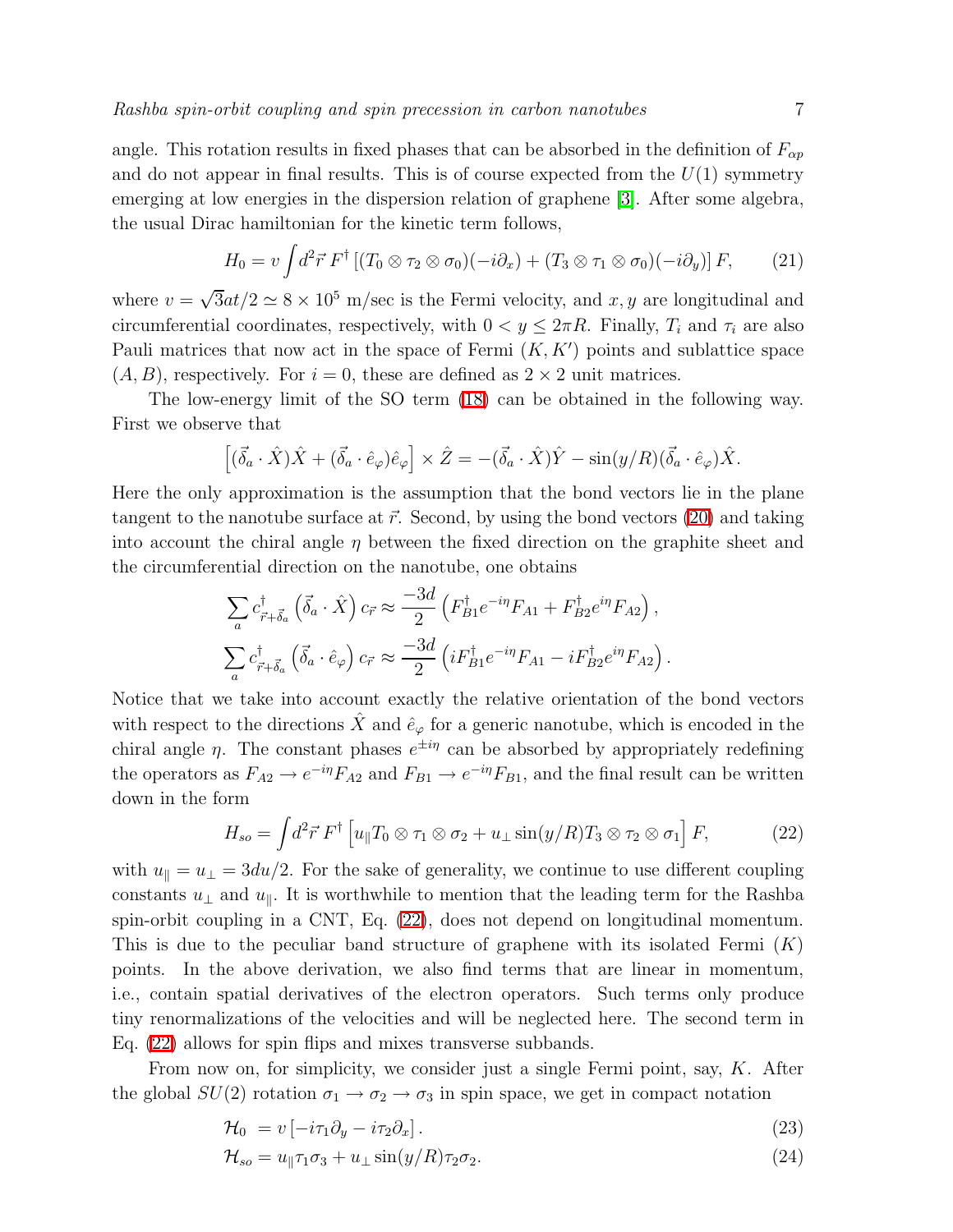Note that the exact spectrum of  $\mathcal{H}_0+\mathcal{H}_{so}$  with  $u_\perp=0$  can be obtained straightforwardly. In general, however, due to the smallness of the SO coupling (see below), it is enough to treat  $\mathcal{H}_{so}$  perturbatively. The following detailed derivation is then necessary to correctly evaluate the effect of the SO coupling, and moreover it is interesting and important for the generalization to the interacting case, and for the analysis of features involving the electron wavefunction (as for instance electron-phonon interactions).

<span id="page-8-0"></span>The eigenvalues of  $\mathcal{H}_0$  are given by

$$
\epsilon_{an\sigma}(q) = av\sqrt{k_{\perp}^2(n) + q^2} \equiv a\epsilon_n(q),\tag{25}
$$

where  $k_{\perp}(n) = (n+n_0)/R$  denotes the transverse momentum, q the longitudinal one,  $a =$  $\pm$  labels the conduction/valence band, and  $\sigma = \pm$  the spin. Here  $n_0 = 0$  for intrinsically metallic shells, but generally it can be taken as  $0 \leq n_0 \leq 1/2$  to take into account chirality gaps or orbital magnetic fields along  $\hat{X}$ . The transverse subbands are labeled by integer values  $n = 0, 1, 2, ..., \mathcal{N}-1$ , where  $\mathcal{N} = 2(N^2 + M^2 + NM)/\text{gcd}(2M+N, 2N+M)$ for  $(N, M)$  tubes [\[3\]](#page-11-2). N is typically much larger than the actual number  $N = [k_F R]$  of occupied subbands, where we define  $k_F = \mu/v$  with the doping level  $\mu$  that we assume positive here. The velocity  $v_n$  for electrons in subband n at the Fermi level (in the absence of  $H_{so}$ ) and the corresponding Fermi momentum  $q_n$  are then given by

$$
v_n = v\sqrt{1 - [(n + n_0)/(k_F R)]^2}, \quad q_n = k_F v_n/v.
$$
\n(26)

<span id="page-8-1"></span>The eigenvalues [\(25\)](#page-8-0) are spin-independent and thus doubly degenerate. The corresponding eigenstates are denoted  $|nqa\sigma\rangle$ , where  $|n\rangle$  and  $|q\rangle$  are respectively plane waves in circumferential and longitudinal direction. In coordinate representation they read

$$
\psi_{nqa\sigma}(x,y) \equiv \langle x,y|nqa\sigma \rangle = \frac{e^{ik_{\perp}(n)y}}{\sqrt{2\pi R}} e^{iqx} \xi_{na}(q) \otimes \chi_{\sigma}, \tag{27}
$$

with the bispinor (in sublattice space)

$$
\xi_{n,a=\pm}(q) = \frac{1}{\sqrt{2}} \begin{pmatrix} e^{i\theta_n(q)/2} \\ \pm e^{-i\theta_n(q)/2} \end{pmatrix}, \quad e^{i\theta_n(q)} = \frac{v(k_{\perp}(n) - iq)}{\epsilon_n(q)}.
$$
 (28)

A different, and here more convenient basis is given by the sublattice states  $|nqp\sigma\rangle$ . Their coordinate representation is

$$
\psi_{nqp\sigma}(x,y) = \frac{e^{ik_{\perp}(n)y}}{\sqrt{2\pi R}} e^{iqx} \xi_p \otimes \chi_{\sigma},\tag{29}
$$

where  $p = A, B$  and

$$
\xi_A = \left(\begin{array}{c} 1 \\ 0 \end{array}\right), \quad \xi_B = \left(\begin{array}{c} 0 \\ 1 \end{array}\right).
$$

Their usefulness stems from the fact that the  $|nqp\sigma\rangle$  can be factorized as

$$
|nqp\sigma\rangle = |n\rangle |q\rangle \otimes |p\sigma\rangle, \quad |p\sigma\rangle = \xi_p \otimes \chi_\sigma,
$$
\n(30)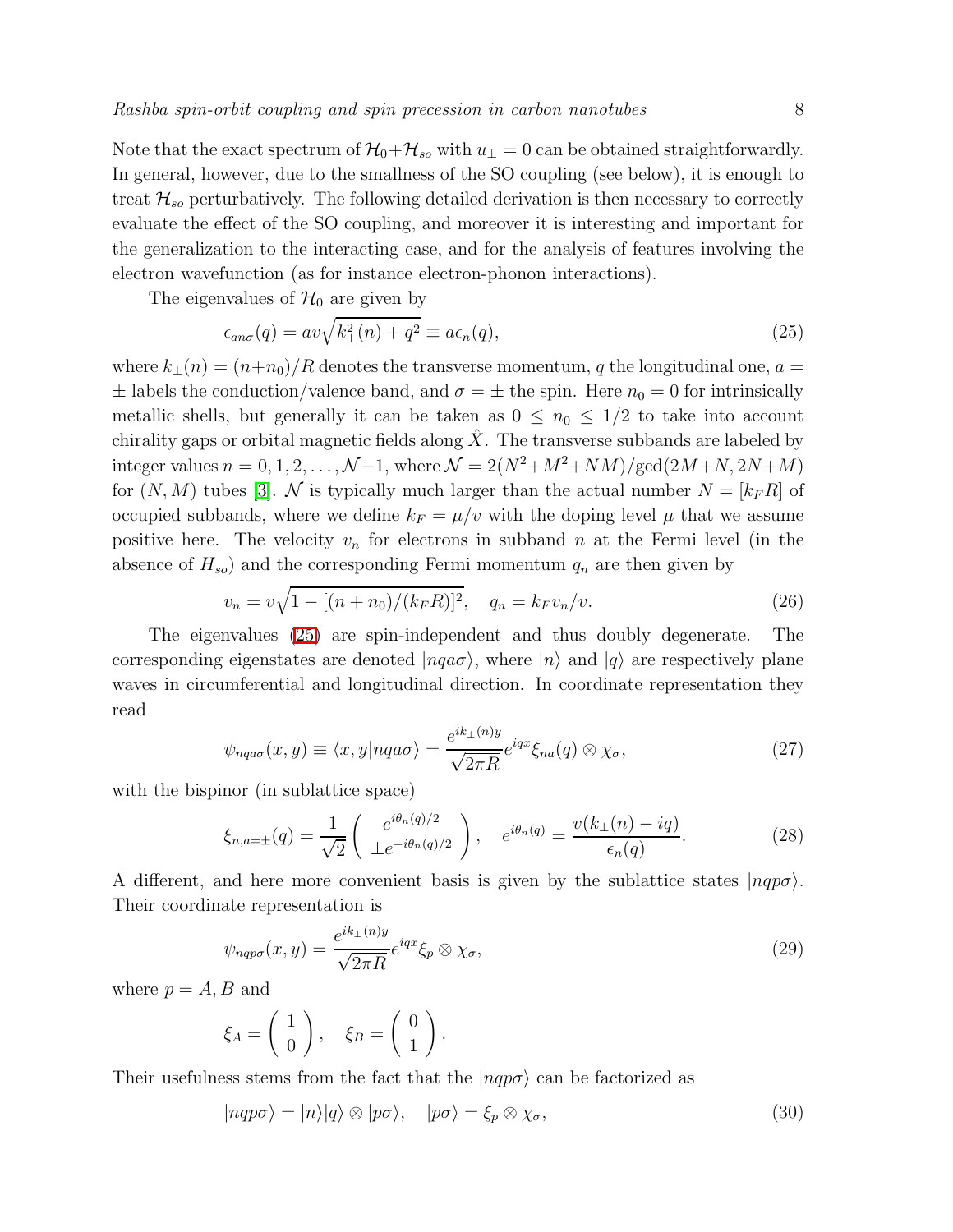Rashba spin-orbit coupling and spin precession in carbon nanotubes 9

where  $|p\sigma\rangle$  is independent of n and q. Using this basis, we can expand the field operator  $F(\vec{r})$  on the tube surface as

$$
F(\vec{r}) = \sum_{n,p,\sigma} \int \frac{dq}{2\pi} \psi_{nqp\sigma}(x,y) c_{np\sigma}(q) = \sum_{n} F_n(x) \langle y|n \rangle, \tag{31}
$$

where the operator  $c_{np\sigma}(q)$  destroys an electron in the state  $|nqp\sigma\rangle$ , and we introduce the 1D field operators  $F_n(x)$ . Alternatively, using the basis of eigenstates of  $H_0$ ,  $F(\vec{r})$ can be expanded as

$$
F(\vec{r}) = \sum_{n,a,\sigma} \int \frac{dq}{2\pi} \psi_{nqa\sigma}(x,y) c_{na\sigma}(q),\tag{32}
$$

where the operators  $c_{na\sigma}(q)$  destroy conduction  $(a = +)$  or valence  $(a = -)$  electrons with spin  $\sigma$  in subband n. Notice that in what follows the spin index is left implicit. The relation between the operators  $c_{na}$  and  $c_{np}$  is easily found to be

$$
\begin{pmatrix} c_{n+}(q) \\ c_{n-}(q) \end{pmatrix} = \frac{1}{\sqrt{2}} \begin{pmatrix} e^{-i\theta_n(q)/2} & e^{i\theta_n(q)/2} \\ e^{-i\theta_n(q)/2} & -e^{i\theta_n(q)/2} \end{pmatrix} \begin{pmatrix} c_{nA}(q) \\ c_{nB}(q) \end{pmatrix}.
$$
 (33)

We now proceed by treating the spin-orbit hamiltonian using perturbation theory. First, we diagonalize  $H_0 - \mu N$  for a fixed transverse subband n,

$$
H_0^{(n)} - \mu N^{(n)} = v \int dx F_n^{\dagger} [k_{\perp}(n)\tau_1 + (-i\partial_x)\tau_2 - \mu] F_n
$$
  
= 
$$
\sum_{a=\pm} \int \frac{dq}{2\pi} [a\epsilon_n(q) - \mu] c_{na}^{\dagger} c_{na}.
$$

Next we expand around the Fermi points  $\pm q_n$  defined in Eq. [\(26\)](#page-8-1), which introduces right- and left-movers,  $r = \pm = R/L$ , as the relevant low-energy degrees of freedom. For small deviations k from  $\pm q_n$ , Taylor expansion yields  $\epsilon_n(\pm q_n + k) \simeq \mu \pm v_n k$ , where  $v_n$  is given in Eq. [\(26\)](#page-8-1). Since we assumed  $\mu > 0$ , we may now restrict ourselves to the conduction band,  $a = +$ . For the hamiltonian, we then obtain

$$
H_0^{(n)} - \mu N^{(n)} = \sum_{r=\pm} v_n \int \frac{dk}{2\pi} (rk) c_{nr}^\dagger(k) c_{nr}(k)
$$

$$
= \sum_{r=\pm} v_n \int dx \ \psi_{nr}^\dagger(-ir\partial_x)\psi_{nr},
$$

<span id="page-9-0"></span>where  $c_{nr}(k) \equiv c_{n+}(rq_n + k)$  and  $\psi_{nr}(x) = \int \frac{dk}{2\pi}$  $\frac{dk}{2\pi}e^{ikx}c_{nr}(k)$ . This introduces  $R/L$ -moving 1D fermion operators for each subband n (and spin  $\sigma$ ). The relation of these 1D fermions with the original operator  $F_n(x)$  is given by

$$
F_n(x) = e^{iq_n x} \int \frac{dk}{2\pi} \frac{e^{ikx}}{\sqrt{2}} \left( \frac{e^{i\theta_n(q_n)/2}}{e^{-i\theta_n(q_n)/2}} \right) c_{nR}(k)
$$
  
+ 
$$
e^{-iq_n x} \int \frac{dk}{2\pi} \frac{e^{ikx}}{\sqrt{2}} \left( \frac{e^{-i\theta_n(q_n)/2}}{e^{i\theta_n(q_n)/2}} \right) c_{nL}(k).
$$
 (34)

Notice that, while in general the unitary transformation from sublattice space to the conduction/valence band description depends on longitudinal momentum, in the continuum limit, one can use the transformation directly at the Fermi momenta. This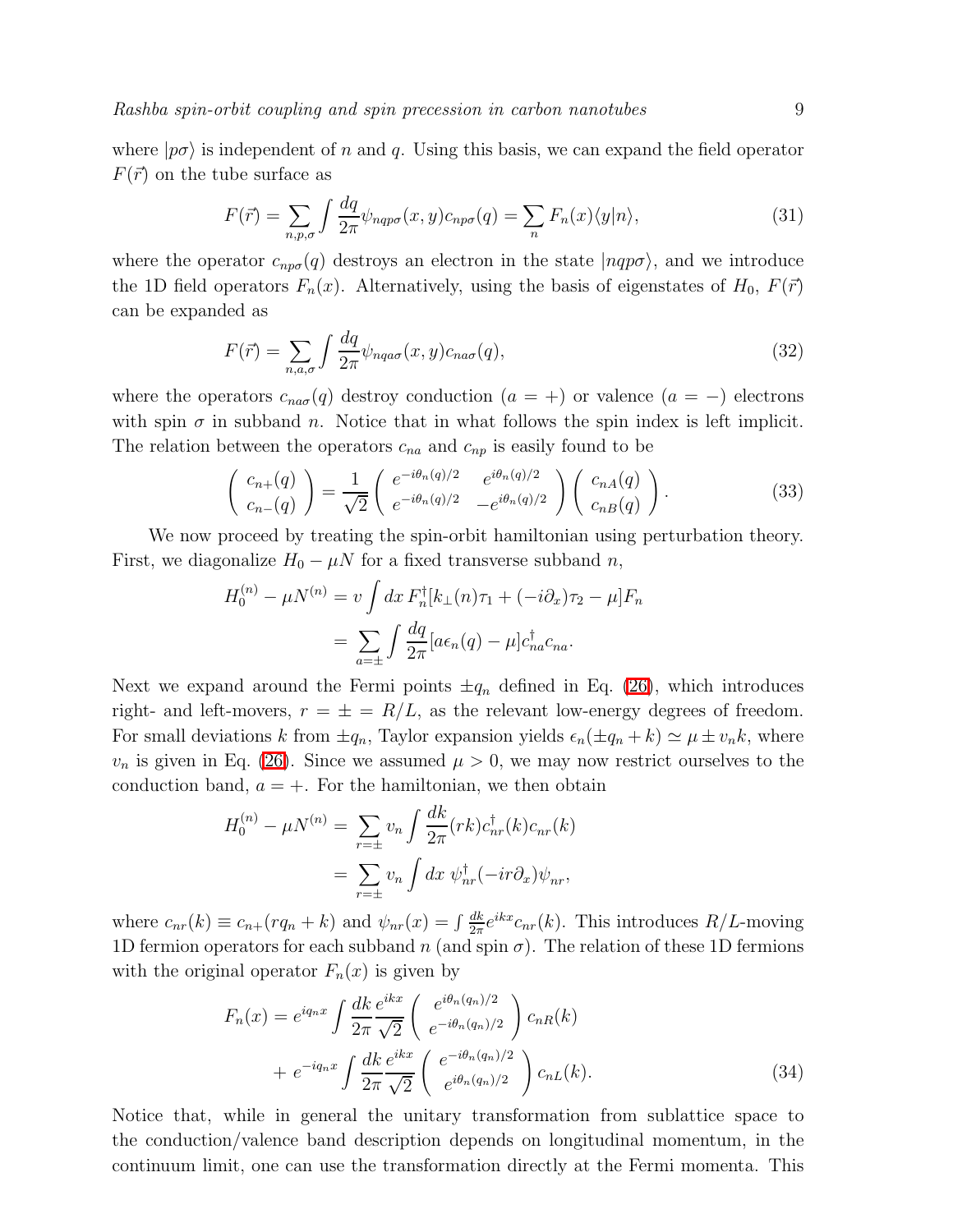is consistent with the neglect of band curvature effects implicit in the linearization of the dispersion relation, which is unproblematic away from van Hove singularities associated with the onset of new subbands [\[32\]](#page-12-24). At these points, the concept of  $R/L$ -movers breaks down, and some of our conclusions below may change.

<span id="page-10-1"></span>Next we express the Rashba hamiltonian  $(24)$  in terms of  $R/L$ -movers. The first term results in

$$
H_{so}^{\parallel} = \frac{u_{\parallel}v}{\mu} \sum_{nr} k_{\perp}(n) \int \frac{dk}{2\pi} c_{nr}^{\dagger}(k) \sigma_3 c_{nr}(k). \tag{35}
$$

The presence of the factor  $k_{\perp}(n)$  results from a careful treatment of the phases in Eq. [\(34\)](#page-9-0). In Eq. [\(35\)](#page-10-1) we omit an additional term mixing right- and left-movers. This term contains a rapidly oscillating factor  $e^{\pm 2iq_nx}$  and therefore is strongly suppressed by momentum conservation. The second term in Eq. [\(24\)](#page-7-1) again contains the oscillating phase factor  $e^{\pm i(q_n \pm q_{n+1})x}$ , which leads to a drastic suppression of  $H^{\perp}_{so}$  at low energies and long wavelengths. Of course, this argument relies in an essential way on the smallness of the coupling  $u_{\perp}$ , as one expands around the hamiltonian  $H_0$ . We conclude that away from van Hove singularities, the only important Rashba term is given by  $H_{so}^{\parallel}$  in Eq. [\(35\)](#page-10-1). This term has the appearance of a static homogeneous but channel-dependent magnetic field.

#### <span id="page-10-0"></span>4. Oscillatory TMR effects in nanotubes

In this section we will analyze the consequences of our findings regarding spin-orbit couplings in CNTs, see Eqs. [\(35\)](#page-10-1), for the observability of spin precession effects encoded in the Datta-Das oscillations of the TMR. Based on our expressions, it is possible to estimate the order of magnitude of this effect.

For a concrete estimate, let us put  $E_0 = 0.2eV_G/(\kappa D)$ , where D is the gate-tube distance,  $V_G$  the gate voltage, and  $\kappa$  denotes the dielectric constant of the substrate. For a given channel  $n$ , the Rashba-induced energy splitting is then easily estimated as

$$
\frac{\Delta E_n}{eV_G} = (\gamma_1 + \gamma_2) \frac{0.6dv}{\mu} \frac{|n+n_0|}{R} \frac{\alpha^2 \beta d^4 \lambda_c^2}{4\kappa D},
$$

<span id="page-10-2"></span>where  $\lambda_c = \hbar/mc = 3.86 \times 10^{-13}$  m is the Compton length. Plugging in the definition of  $\alpha, \beta$ , we get

$$
\frac{\Delta E_n}{eV_G} = \frac{0.6(\gamma_1 + \gamma_2)}{256\pi\kappa} (d/a_0)^5 \frac{\lambda_c^2}{Da_0} \frac{|n + n_0|}{k_F R}.\tag{36}
$$

Bands with small  $n$  are only weakly split, and hence do not contribute to oscillatory TMR behavior. This argument suggests that Datta-Das oscillations in principle could survive in a CNT, even when there are many channels. The major contribution will come just from the few bands with the largest n.

To estimate the accumulated phase difference due to the different precession length of the two split eigenstates, let us put  $(n + n_0)/(k_F R) \rightarrow 1$ , which represents the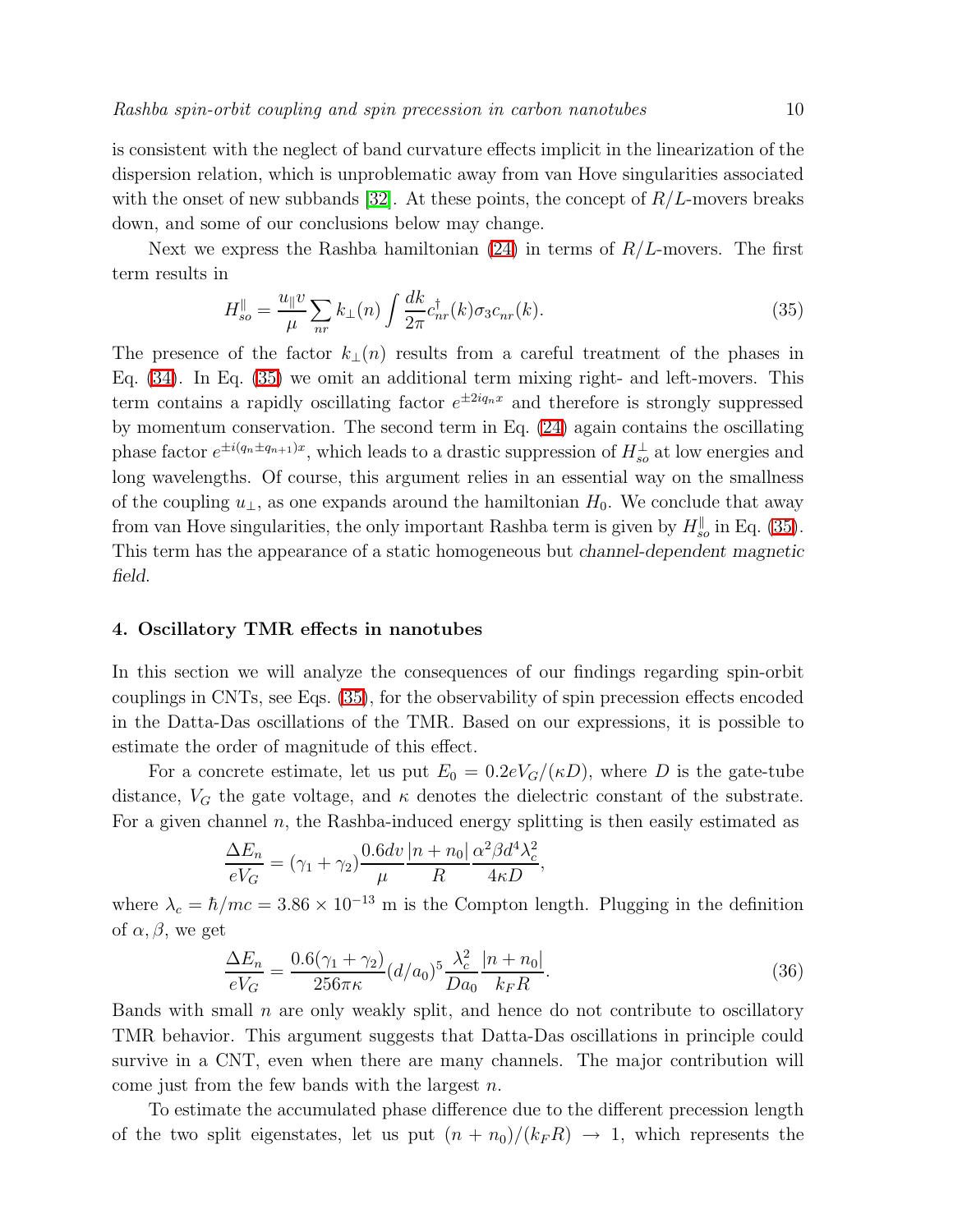dominant contribution, and set  $\kappa = 1$ . Then Eq. [\(36\)](#page-10-2) gives as order-of-magnitude estimate

$$
\Delta E/(eV_G) \approx 2 \times 10^{-6} a_0/D. \tag{37}
$$

Even when assuming a very close-by gate, this gives only a tiny splitting, in retrospect justifying perturbation theory. This splitting now translates into a momentum splitting  $\Delta k_n = \Delta E/v_n$ , and hence into a precession phase mismatch along the CNT of length L [\[13\]](#page-12-5). For the nth band, this phase difference is

$$
\Delta \phi_n = \Delta k_n L \approx 2 \times 10^{-6} \frac{L}{D} \frac{eV_G}{\hbar v_n / a_0}.
$$
\n(38)

<span id="page-11-7"></span>This phase difference should be of order  $2\pi$  to allow for the observation of Datta-Das oscillatory TMR effects [\[13\]](#page-12-5).

Away from a van Hove singularity, Eq. [\(38\)](#page-11-7) predicts that oscillations appear on a gate voltage scale of the order of  $10^6$  to  $10^7$  V for  $L \approx D$ , which would make Datta-Das oscillations unobservable. This argument also shows that this interpretation can be ruled out for the parameters relevant for the Basel experiment [\[10\]](#page-12-2). From Eq. [\(38\)](#page-11-7), we can then suggest several ways to improve the situation. First, one should use very long CNTs, while at the same time keeping the gate very close, and second, an enhancement can be expected close to van Hove singularities. Of course, very close to a van Hove singularity, some of our arguments above break down, but the general tendency can nevertheless be read off from Eq. [\(38\)](#page-11-7). Furthermore, electron-electron interactions can also enhance spin-orbit effects [\[22,](#page-12-14) [25\]](#page-12-17).

To conclude, we have presented a detailed microscopic derivation of Rashba spinorbit coupling in carbon nanotubes. It turns out that the Rashba SO coupling is small, and therefore the prospects for observing spin-precession effects like Datta-Das oscillations in the tunneling magnetoresistance are not too favorable. However, for very long CNTs, close-by gates, and in the vicinity of a van Hove singularity, the requirements for observability of these effects could be met in practice.

#### Acknowledgments

We thank T. Kontos and C. Schönenberger for motivating this study. Support by the DFG (Gerhard-Hess program) and by the EU (DIENOW network) is acknowledged.

#### <span id="page-11-1"></span><span id="page-11-0"></span>References

- [1] Zutic I, Fabian J and Das Darma S 2004 *Rev. Mod. Phys.* 76 323
- <span id="page-11-2"></span>[2] Forró L and Schönenberger C 2001 *Topics in Appl. Phys.* 80 1
- <span id="page-11-3"></span>[3] Ando T 2005 *J. Phys. Soc. Jpn.* 74 777
- <span id="page-11-4"></span>[4] Tsukagoshi K, Alphenaar B W and Ago H 1999 *Nature* 401 572
- <span id="page-11-5"></span>[5] Zhao B, Mönch I, Vinzelberg H, Mühl T and Schneider C M 2002 *Appl. Phys. Lett.* 80 3144
- <span id="page-11-6"></span>[6] Kim J R, So H M, Kim J J and Kim J 2002 Phys. Rev B 66 233401
- [7] Chakraborty S, Walsh K M, Alphenaar B W, Liu L and Tsukagoshi K 2003 *Appl. Phys. Lett.* 83 1008